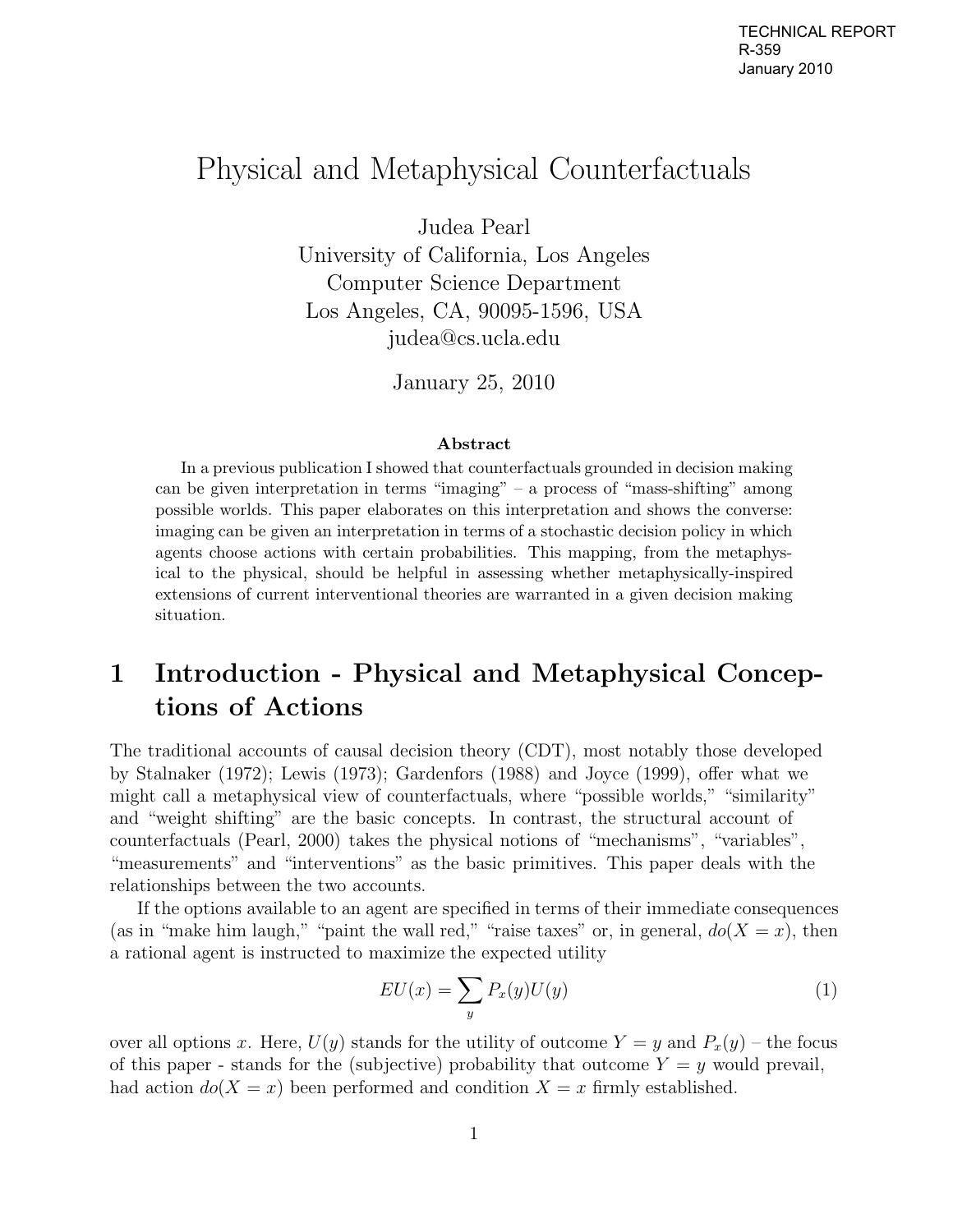| <b>Report Documentation Page</b>                                                                                                                                                                                                                                                                                                                                                                                                                                                                                                                                                                                                                                                                                                                                                                                                                                   |                             |                              |                                                   | Form Approved<br>OMB No. 0704-0188                  |                           |
|--------------------------------------------------------------------------------------------------------------------------------------------------------------------------------------------------------------------------------------------------------------------------------------------------------------------------------------------------------------------------------------------------------------------------------------------------------------------------------------------------------------------------------------------------------------------------------------------------------------------------------------------------------------------------------------------------------------------------------------------------------------------------------------------------------------------------------------------------------------------|-----------------------------|------------------------------|---------------------------------------------------|-----------------------------------------------------|---------------------------|
| Public reporting burden for the collection of information is estimated to average 1 hour per response, including the time for reviewing instructions, searching existing data sources, gathering and<br>maintaining the data needed, and completing and reviewing the collection of information. Send comments regarding this burden estimate or any other aspect of this collection of information,<br>including suggestions for reducing this burden, to Washington Headquarters Services, Directorate for Information Operations and Reports, 1215 Jefferson Davis Highway, Suite 1204, Arlington<br>VA 22202-4302. Respondents should be aware that notwithstanding any other provision of law, no person shall be subject to a penalty for failing to comply with a collection of information if it<br>does not display a currently valid OMB control number. |                             |                              |                                                   |                                                     |                           |
| 1. REPORT DATE<br><b>JAN 2010</b>                                                                                                                                                                                                                                                                                                                                                                                                                                                                                                                                                                                                                                                                                                                                                                                                                                  |                             | 2. REPORT TYPE               |                                                   | <b>3. DATES COVERED</b><br>00-00-2010 to 00-00-2010 |                           |
| <b>4. TITLE AND SUBTITLE</b>                                                                                                                                                                                                                                                                                                                                                                                                                                                                                                                                                                                                                                                                                                                                                                                                                                       |                             |                              |                                                   | 5a. CONTRACT NUMBER                                 |                           |
| <b>Physical and Metaphysical Counterfactuals</b>                                                                                                                                                                                                                                                                                                                                                                                                                                                                                                                                                                                                                                                                                                                                                                                                                   |                             |                              |                                                   | <b>5b. GRANT NUMBER</b>                             |                           |
|                                                                                                                                                                                                                                                                                                                                                                                                                                                                                                                                                                                                                                                                                                                                                                                                                                                                    |                             |                              |                                                   | 5c. PROGRAM ELEMENT NUMBER                          |                           |
| 6. AUTHOR(S)                                                                                                                                                                                                                                                                                                                                                                                                                                                                                                                                                                                                                                                                                                                                                                                                                                                       |                             |                              |                                                   | 5d. PROJECT NUMBER                                  |                           |
|                                                                                                                                                                                                                                                                                                                                                                                                                                                                                                                                                                                                                                                                                                                                                                                                                                                                    |                             |                              |                                                   | <b>5e. TASK NUMBER</b>                              |                           |
|                                                                                                                                                                                                                                                                                                                                                                                                                                                                                                                                                                                                                                                                                                                                                                                                                                                                    |                             |                              |                                                   | <b>5f. WORK UNIT NUMBER</b>                         |                           |
| 7. PERFORMING ORGANIZATION NAME(S) AND ADDRESS(ES)<br>University of California, Los Angeles, Computer Science Department, Los<br>Angeles, CA, 90095                                                                                                                                                                                                                                                                                                                                                                                                                                                                                                                                                                                                                                                                                                                |                             |                              |                                                   | 8. PERFORMING ORGANIZATION<br><b>REPORT NUMBER</b>  |                           |
| 9. SPONSORING/MONITORING AGENCY NAME(S) AND ADDRESS(ES)                                                                                                                                                                                                                                                                                                                                                                                                                                                                                                                                                                                                                                                                                                                                                                                                            |                             |                              |                                                   | 10. SPONSOR/MONITOR'S ACRONYM(S)                    |                           |
|                                                                                                                                                                                                                                                                                                                                                                                                                                                                                                                                                                                                                                                                                                                                                                                                                                                                    |                             |                              |                                                   | <b>11. SPONSOR/MONITOR'S REPORT</b><br>NUMBER(S)    |                           |
| 12. DISTRIBUTION/AVAILABILITY STATEMENT<br>Approved for public release; distribution unlimited                                                                                                                                                                                                                                                                                                                                                                                                                                                                                                                                                                                                                                                                                                                                                                     |                             |                              |                                                   |                                                     |                           |
| <b>13. SUPPLEMENTARY NOTES</b>                                                                                                                                                                                                                                                                                                                                                                                                                                                                                                                                                                                                                                                                                                                                                                                                                                     |                             |                              |                                                   |                                                     |                           |
| 14. ABSTRACT<br>see report                                                                                                                                                                                                                                                                                                                                                                                                                                                                                                                                                                                                                                                                                                                                                                                                                                         |                             |                              |                                                   |                                                     |                           |
| <b>15. SUBJECT TERMS</b>                                                                                                                                                                                                                                                                                                                                                                                                                                                                                                                                                                                                                                                                                                                                                                                                                                           |                             |                              |                                                   |                                                     |                           |
| <b>16. SECURITY CLASSIFICATION OF:</b>                                                                                                                                                                                                                                                                                                                                                                                                                                                                                                                                                                                                                                                                                                                                                                                                                             | 17. LIMITATION OF           | 18. NUMBER                   | 19a. NAME OF                                      |                                                     |                           |
| a. REPORT<br>unclassified                                                                                                                                                                                                                                                                                                                                                                                                                                                                                                                                                                                                                                                                                                                                                                                                                                          | b. ABSTRACT<br>unclassified | c. THIS PAGE<br>unclassified | <b>ABSTRACT</b><br>Same as<br><b>Report (SAR)</b> | OF PAGES<br>12                                      | <b>RESPONSIBLE PERSON</b> |

**Standard Form 298 (Rev. 8-98)**<br>Prescribed by ANSI Std Z39-18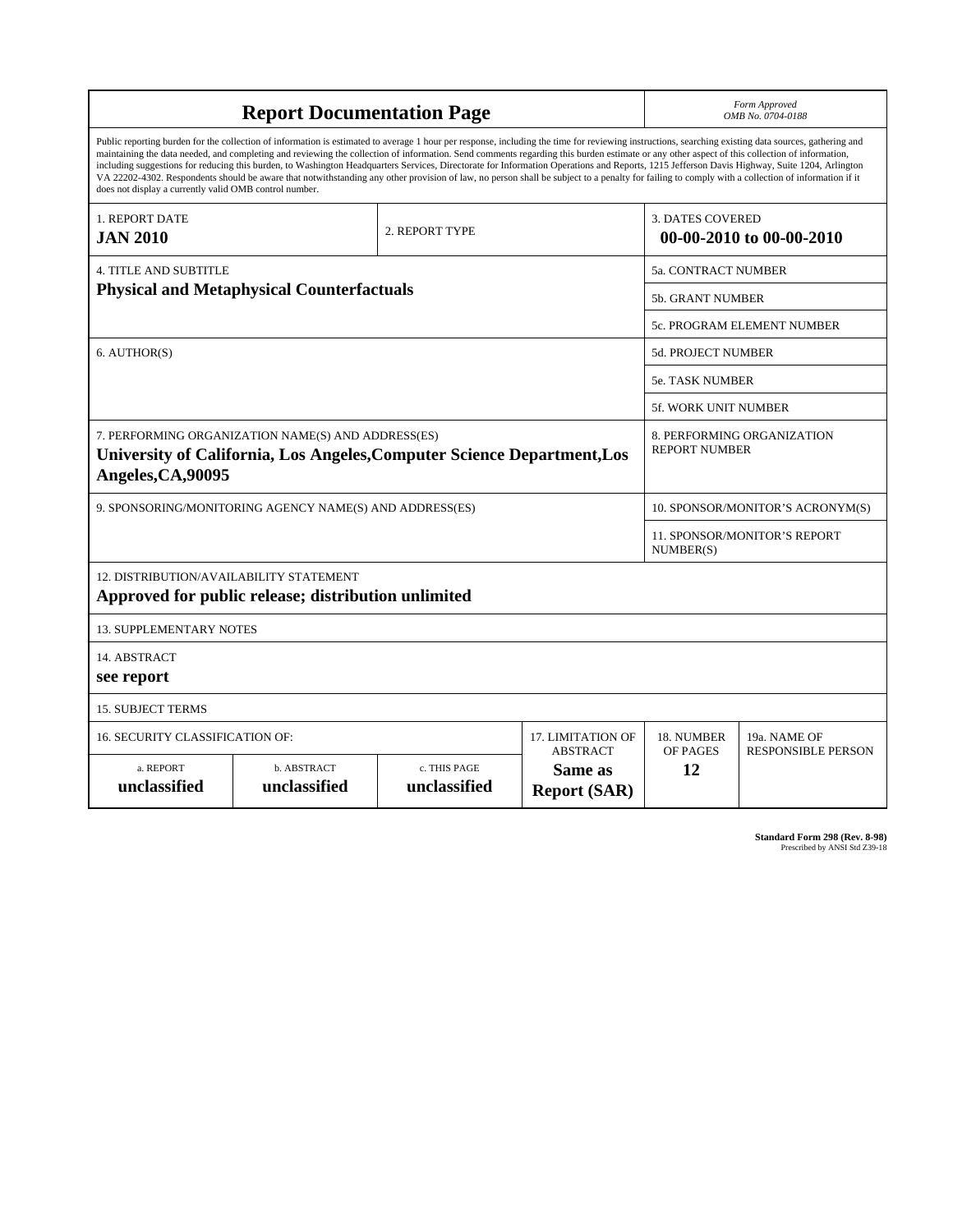It has long been recognized that Bayesian conditionalization, i.e.,  $P_x(y) = P(y|x)$ , is inappropriate for serving in Eq. (1), for it leads to paradoxical results of several kinds (see (Skyrms, 1980; Pearl, 2000, pp. 108–9)). For example, patients would avoid going to the doctor to reduce the probability that one is seriously ill; barometers would be manipulated to reduce the likelihood of storms; doctors would recommend a drug to male and female patients, but not to patients with undisclosed gender, and so on. Yet the question of what function should substitute for  $P_x(y)$ , despite decades of thoughtful debates (Jeffrey, 1965; Harper et al., 1981; Cartwright, 1983) seems to still baffle philosophers in the 21st century (Weirich, 2008; Arlo-Costa, 2007).

Guided by ideas from structural econometrics (Haavelmo, 1943; Strotz and Wold, 1960),<sup>1</sup> I have explored and axiomatized a conditioning operator called  $do(x)$  (Pearl, 1995) that captures the intent of  $P_x(y)$  by simulating an intervention in a causal model of interdependent variables (Pearl, 2009).

The idea is simple. To model an action  $do(X = x)$  one performs a "mini-surgery" on the causal model, that is, a minimal change necessary for establishing the antecedent  $X = x$ , while leaving the rest of the model intact. This calls for removing the mechanism (i.e., equation) that nominally assigns values to variable  $X$ , and replacing it with a new equation,  $X = x$ , that enforces the intent of the specified action. One important feature of this formulation is that  $P(y|do(x))$  can be derived from pre-interventional probabilities provided one possesses a diagrammatic representation of the processes that govern variables in the domain (Pearl, 2000; Spirtes et al., 2001). Specifically the post-intervention probabilities reads:<sup>2</sup>

$$
P(x, y, z | do(X = x^*)) = \begin{cases} P(x, y, z) / P(x|z) & \text{if } x = x^* \\ 0 & \text{if } x \neq x^* \end{cases}
$$
(2)

Here z stands for any realization of the set Z of "past" variables,  $\gamma$  is any realization of the set  $Y$  of "future" variables, and "past" and "future" refer to the occurrence of the action event  $X = x^*$ <sup>3</sup>

The philosophical literature spawned a totally different perspective on the probability function  $P_x(y)$  in (1). In a famous letter to David Lewis, Robert Stalnaker (1972) suggested to replace conditional probabilities with probabilities of conditionals, i.e.,  $P_x(y) = P(x > y)$ , where  $(x > y)$  stands for counterfactual conditional "Y would be y if X were x." Using a "closest worlds" semantics, Lewis (1973) defined  $P(x > y)$  using a probability-revision operation called "imaging," in which probability mass "shifts" from worlds to worlds, governed by a measure of "similarity". Whereas Bayes conditioning  $P(y|x)$  transfers the entire probability mass from worlds excluded by  $X = x$  to all remaining

<sup>&</sup>lt;sup>1</sup>These were brought to my attention by Peter Spirtes in 1991.

<sup>&</sup>lt;sup>2</sup>The relation between  $P_x$  and P takes a variety of equivalent forms, including the back-door formula, truncated factorization, adjustment for direct causes, or the inverse probability weighing shown in (2) (Pearl, 2000, pp. 72–3). I chose the latter form, because it is the easiest to motivate without appealing to graphical notation.

<sup>&</sup>lt;sup>3</sup>I will use "future" and "past" figuratively; "affected" and "unaffected" (by X) are more accurate technically (i.e., descendants and nondescendants of  $X$ , in graphical terminology). The derivation of (2) requires that processes be organized recursively (avoiding feedback loops); more intricate formulas apply to nonrecursive models. See Pearl (2009, pp. 72–3) or Spirtes et al. (2001) for a simple derivation of this and equivalent formulas.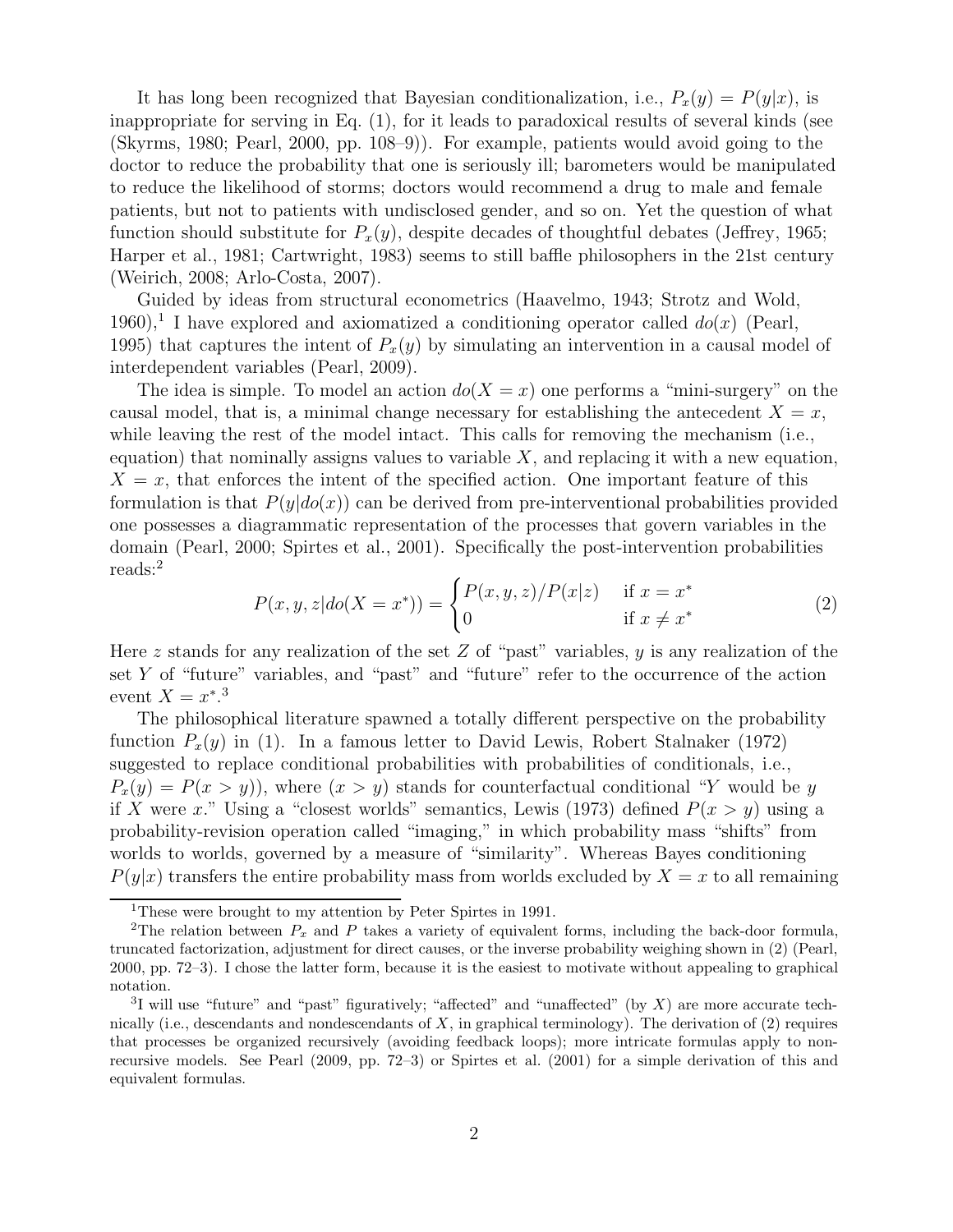worlds, in proportion to the latters' prior probabilities  $P(w)$ , imaging works differently; each excluded world w transfers its mass individually to a select set of worlds  $S_x(w)$  that are considered "closest" to w among those satisfying  $X = x$  (see Fig. 1). Joyce (1999) used the "\" symbol, as in  $P(y\chi x)$ , to denote the probability resulting from such imaging process.



Figure 1: Weight shifting in Bayesian (a) and imaging (b) conditionalizations.

In (Pearl, 2000, p. 73) I have shown that the transformation defined by the  $do(x)$ operator, Eq. (2), can be interpreted as an imaging-type mass-transfer, if the following two provisions are met.

Provision 1 - the choice of "similarity" measure is not arbitrary; worlds with equal histories should be considered equally similar to any given world.

Provision 2 - the re-distribution of weight within each selection set  $S_x(w)$  is not arbitrary either, equally-similar worlds should receive mass in proportion to their prior probabilities. This tie-breaking rule is similar in spirit to the Bayesian policy,<sup>4</sup>

Regardless of how we define "similarity", the Bayesian tie-breaking rule (Provision 2) permits us to write a general expression for the probability function  $P(w\chi x)$  that results from imaging on  $x$ . It reads:

$$
P(w \backslash x) = \sum_{w'} P(w') P(w | S_x(w')) \tag{3}
$$

This compact formula, adopted from Joyce (2009), is applicable to any selection function  $S_x(w)$  and gives the final weight  $P(w\backslash x)$  of both excluded and preserved worlds  $w$ .<sup>5</sup>

<sup>5</sup>This follows from two observations:

$$
S_x(w') = w' \text{ if } w' \Rightarrow X = x
$$
  

$$
P(w|S_x(w')) = 0 \text{ if } w \Rightarrow X \neq x
$$

since any such w is not a member in any  $S_x(w')$  set.

 $\frac{4 \text{ Joyce}}{2009}$  labeled this mass transfer policy, "Bayesianized imaging," and noted that it violates a tacit assumption made in Gardenfors's proof that imaging should preserve mixtures (Gardenfors, 1988, pp. 108–113).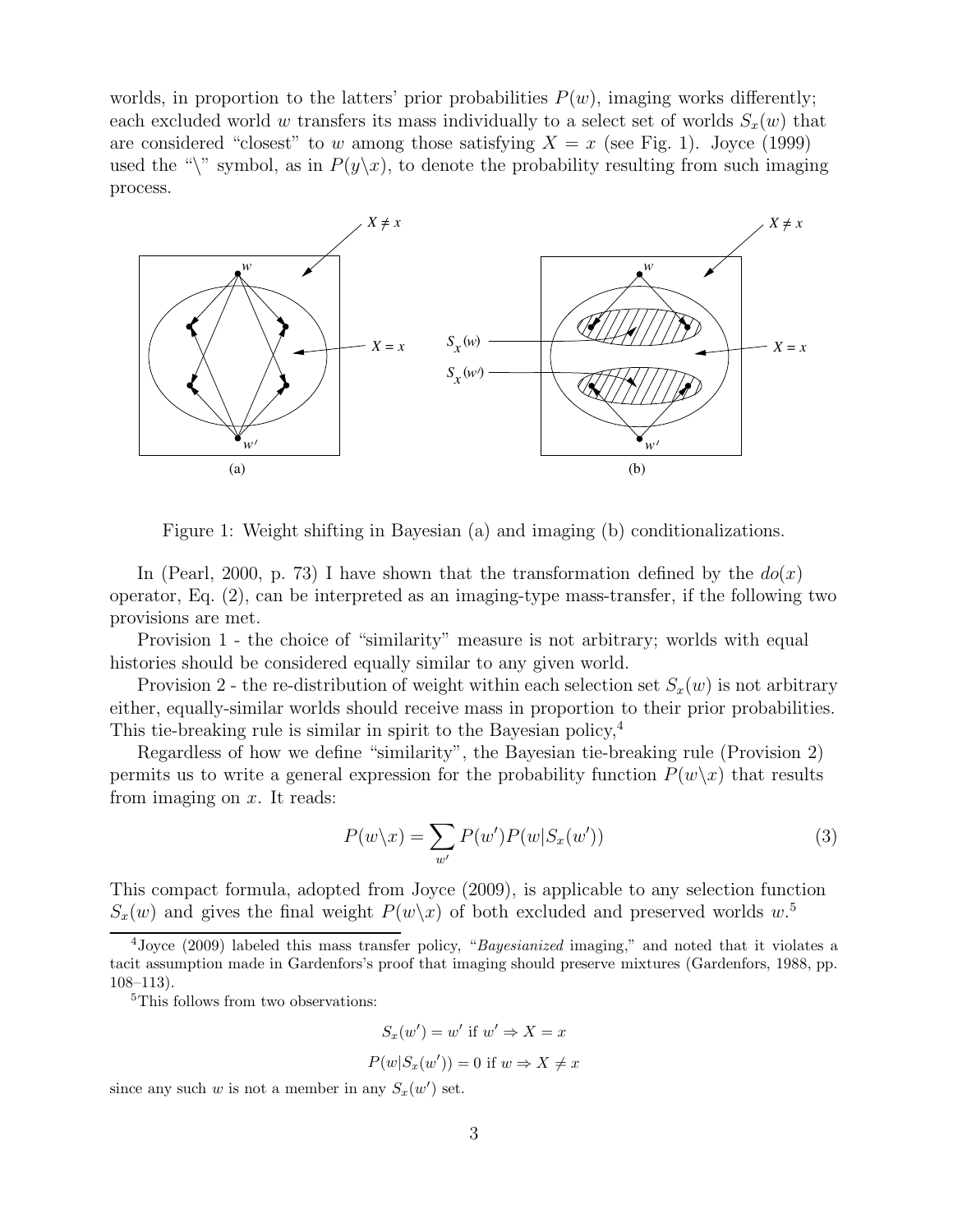Accordingly, for any two propositions  $A$  and  $B$  we can write:

$$
P(B \setminus A) = \sum_{w \in B} \sum_{w'} P(w') P(w | S_A(w')
$$

In this paper, I will first describe how the post-interventional probability in (2) emerges from the imaging probability in (3) and then examine a wider class of imaging operations that give rise to Eq. (2). Using provisions 1 and 2, I will then use imaging to extend the application of the  $do(x)$  operator to a wider set of suppositions, beyond those defined by the structural model. Finally, I will demonstrate that caution need be exercised when metaphysical extensions are taken literally, without careful guidance of decision making considerations.

#### **2 Action as Imaging**

To see how Eq. (2) emerges from the mass transfer policy of (3), let us associate a "world" with a given instantiation of the three sets of variable  $\{X, Y, Z\}$  where X stands for the action variable in  $d\sigma(X = x)$ , Y stands for variables that are potentially affected by the action (i.e., descendants of X in the causal graph), and Z stands for all other variables in the model. A *world* w then would be a tuple  $(x, y, z)$ .

Prior to the action, each world is assigned the mass  $P(x, y, z)$ . After the action  $do(X = x^*)$  is executed, this mass must be re-distributed, since worlds in which  $X \neq x^*$ must be ruled out. The post-action weight of w,  $P(x, y, z|do(X = x^*))$ , is equal to the old weight plus a supplement  $P(w' \rightarrow w)$  that w receives from some worlds w' whose mass vanishes. Aside from satisfying  $X \neq x^*$ , each such w' must consider w to be its "most similar neighbor," that is, w must be a member of  $S_{x^*}(w')$ .

According to provision-1 above, worlds in the most-similar set  $S_{x^*}(w')$  should share with w' the entire past  $(Z = z)$  up to the point where the action occurs.<sup>6</sup> This means that the supplement weight  $P(w' \to w)$  that w receives in the transition comes from each and every world  $w' = (x', y', z')$  that shares with  $w = (x, y, z)$  its z component. The total weight in those  $w'$  worlds is

$$
\sum_{w'|x'\neq x^*, z'=z} P(w') = P(X \neq x^*, z). \tag{4}
$$

However, w does not receive all the probabilities,  $P(w')$  that w' is prepared to discharge, because w is in competition with other z-sharing worlds in the  $X = x^*$  subspace (the space of surviving worlds). Since weight is distributed in proportion to the competitors prior weight, the fraction that w receives from each  $w'$  is therefore:

$$
P(w)/\sum_{y} P(x^*, y, z') = P(x^*, y, z')/P(x^*, z') = P(y|x^*, z). \tag{5}
$$

<sup>&</sup>lt;sup>6</sup>This follows from measuring similarity not by appearance, but rather by the number of mechanism modifications (or "miracles") necessary for establishing  $X = x^*$  (see (Pearl, 2000, p. 239)). Clearly worlds in which history differs from ours at several points in time require more modifications than one in which history remains in tact and only the last mechanism before the action is perturbed.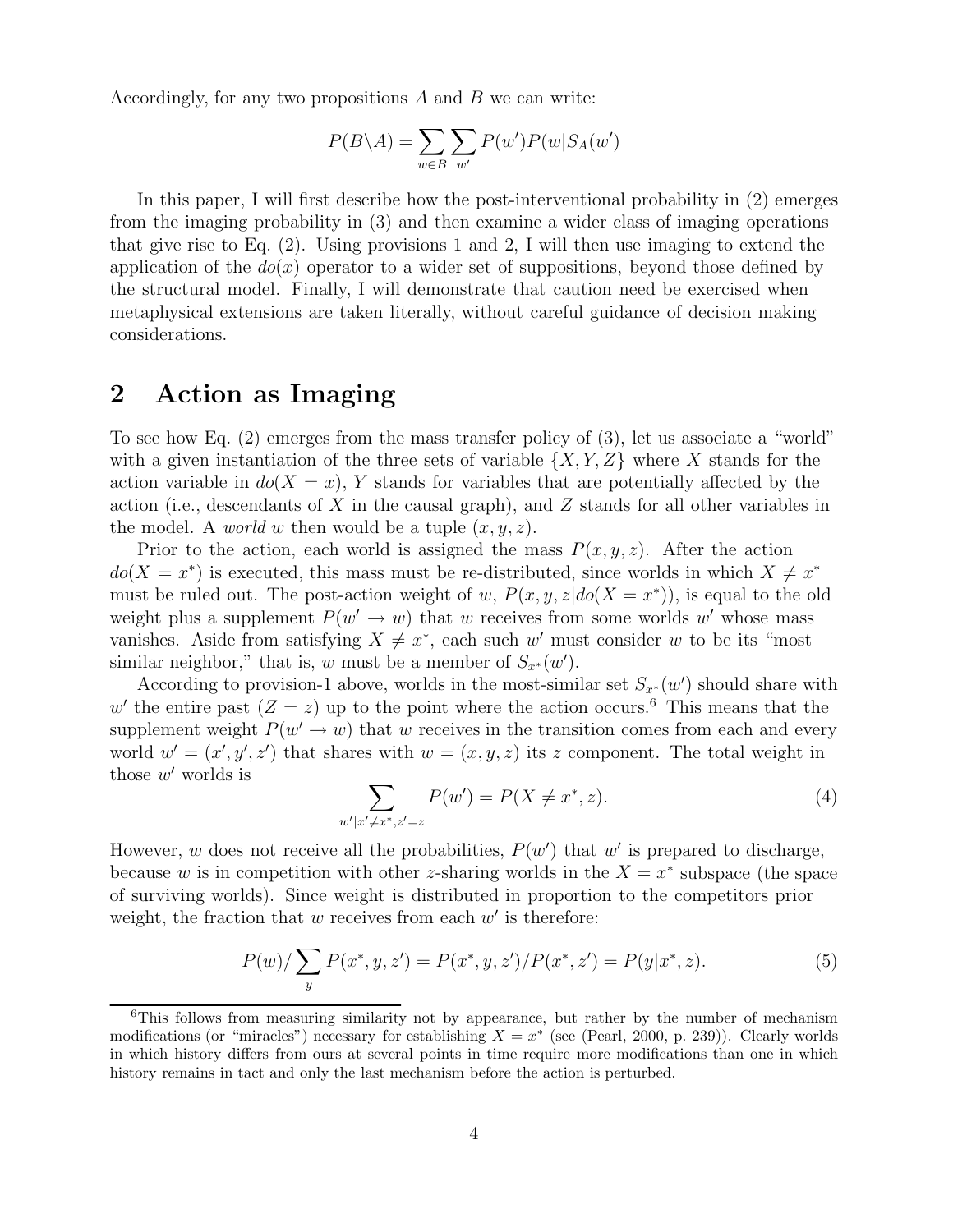Multiplying (4) and (5), the total weight transferred to w from all its w' contributors is

$$
P(y|x^*, z)P(X \neq x^*, z) = P(y|x^*, z)P(z)(1 - P(x^*|z))
$$
  
=  $P(y|x^*, z)P(z) - P(x^*, y, z).$ 

and adding to this w's original weight,  $P(x^*, y, z)$ , we finally obtain:

$$
P(w \backslash x) = P(y|x^*, z)P(z)
$$
  
= 
$$
P(y, x^*, z)/P(x^*|z)
$$
 (6)

which coincides with Eq. (2).

To summarize, we have established the identity

$$
P(w \backslash x) = P(w|do(x))
$$
\n<sup>(7)</sup>

which provides an imaging-grounded justification for the inverse-probability weighting that characterizes the  $do(x)$  operator and, conversely, a decision-making justification for the imaging operator.

#### **3 Imaging as an extrapolation principle**

It is important to note that the fraction of weight that w receives from  $w'$ ,  $P(y|x^*, z)$ , is the same for any weight-contributing world  $w'$  that sees w as its closest neighbor, for they all share the same z. This means that the same result would obtain had we not insisted that each  $w'$  individually delivers its weight to its closest neighbors, but allow instead for all the  $z'$ -sharing  $w'$ s to first pool their weights together and then deliver that pooled weight onto the recipients in  $\{w : x = x^*, z = z'\}$  in proportion to their prior weights  $P(x^*, y, z)$ . There is in fact no way of telling which way weight is being transferred in the transition, whether it is accomplished through an individual transfer, as in Fig. 1(a) or through "pooled" transfer, as in Fig. 1(b).

The reason for this ambiguity lies in the coarseness of the propositions  $X = x$  to which the  $do(x)$  operator is applicable. In structural models, such propositions are limited to elementary instantiations of individual variables, and to conjunctions of such instantiations, but do not include disjunctions such as  $do(X = x \text{ or } Y = y)$  or  $do(X \neq x)$ . The structural definition, which invokes equation removal, insists on having a unique solution for all variables, before and after the intervention, and cannot allow therefore for ambiguity in the form of the disjunction  $do(X = x \text{ or } X = x')$ .

This limitation prevents us from isolating one single world  $w' = (x', y', z')$  and watching how its weight is being distributed according to Eq. (2). To do so would require us to compute the distribution  $P(x, y, z|do(\neg x', \neg y', \neg z'))$ , which is not definable by the surgery operation of structural models, since negations cannot be expressed as conjunctions of elementary propositions  $X = x, Y = y$ .

If we take imaging as an organizing principle, more fundamental than the structural account, we can easily circumvent this limitation and use Eq. (3) together with Provision 1 to compute  $P(B|do(A))$  for any arbitrary propositions A and B. This would give:

$$
P(B|do(A)) = \sum_{w|w \in B} \sum_{w'} P(w')P(w|S_A(w')) \tag{8}
$$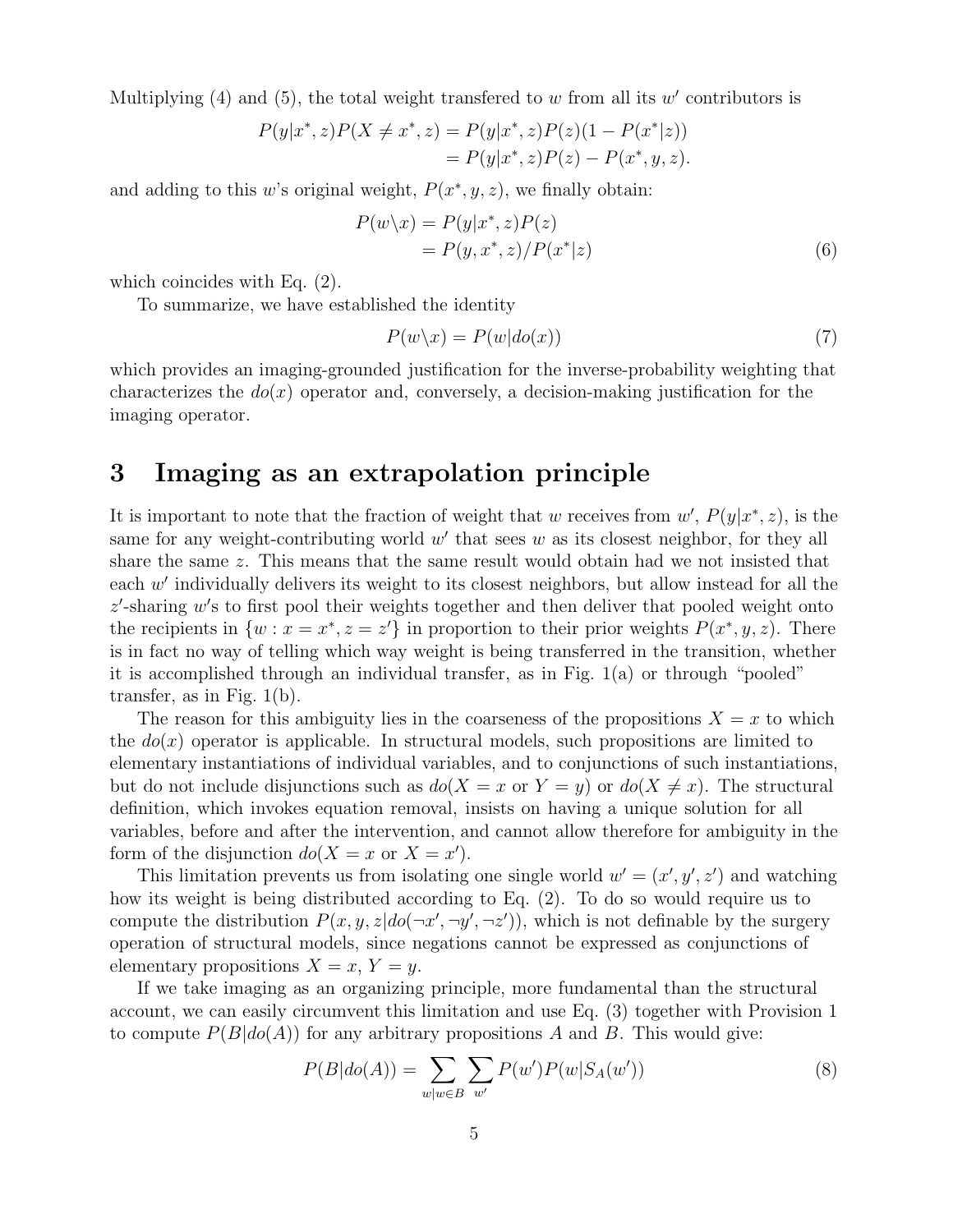

Figure 2: Imagining using individual mass transfer (a) and pooled mass transfer (b); the two are indistinguishable in the structural account.

where  $S_A(w')$  is the set of all A-worlds in for which  $z = z'$ .

Proponents of metaphysical principles would probably welcome the opportunity to overcome various limitations of the  $do(x)$  operator and extending it with imaging-based extrapolations, beyond the decision making context for which it was motivated. In (Pearl, 2000, Chapter 7), I indeed used such an extension to interpret counterfactuals with non-manipulable antecedents. For example, to define statements such as "She would have been hired had she not been a female," in which it is difficult to imagine a physical action  $do(female)$ , I proposed the symbolic removal of a fictitious equation  $Gender = u_q$ ; the result is identical of course to (3). Joyce (2009) has also noted that imaging can answer problems on which the  $do(x)$  operator is silent, and his example (Berkson paradox) falls well within the structural definition of non-manipulative counterfactuals (see (Pearl, 2000, p. 206)).

Such extensions, which go from interventional to non-interventional counterfactuals are fairly safe, for the human mind interprets the two types of sentences through the same mental machinery. The interpolation proposed in (8) however is of different character, for it assigns a concrete formal interpretation to disjunctive action  $dof(\Lambda)$  or B) for which no structural definition exists. In the next section I will argue that such extensions should be approached with caution; limitations imposed by structural models are there for a reason – the keep us tuned to physical reality and to the agents operating in that reality.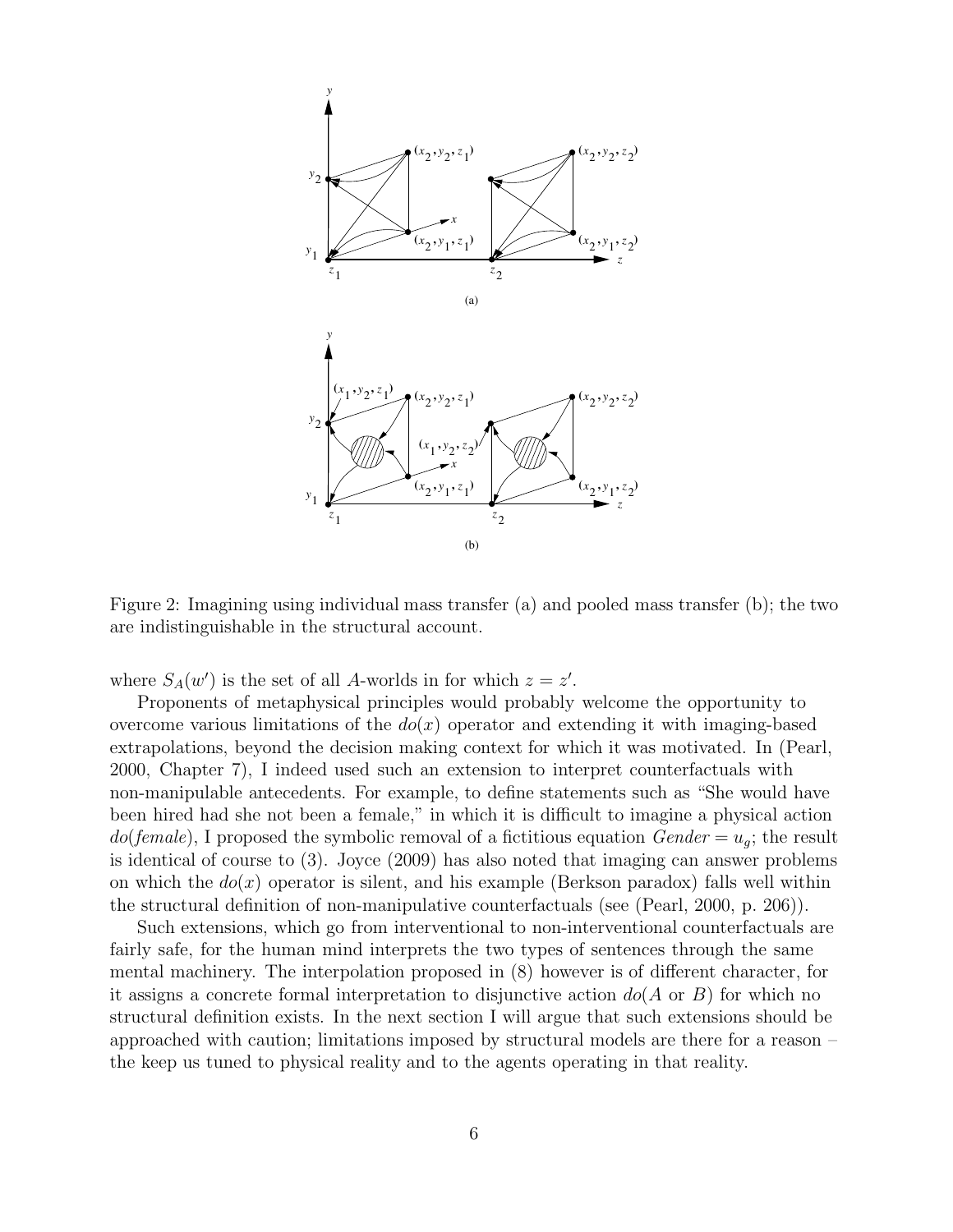### **4 Imaging and Disjunctive Actions**

Assume we are given three variables,  $X = \{x_1, x_2, x_3\}, Y = \{y_1, y_2\}, Z = \{z_1, z_2\}$  such that X is affected by Z and Y is affected by both X and Z, as shown in Fig. 3. We wish to



Figure 3: Given  $P(x, y, z)$ , find  $P(y_1|do(x_2 \text{ or } x_3))$ .

compute  $P(y_1|do(x_2 \text{ or } x_3))$  from the prior probability  $P(x, y, z)$ , but since  $do(x_2 \text{ or } x_3)$  is not defined, we resort to  $P(y_1 \backslash x_2 \text{ or } x_3)$  instead, as given in (8).

Following the derivation in Section 3 we know that, in every  $Z = z$  stratum, each of the four surviving worlds  $\{(x, y, z) : x \in (x_2, x_3), y \in (y_1, y_2)\}\)$  receives a fraction  $P(x, y, z)/P(X \neq x_1, Z = z)$  of the weight released by the two excluded worlds

$$
\{(x', y', z'): x' = x_1, y' \in \{y_1, y_2\}, z' = z\}
$$

The final mass in each surviving world will therefore be:

$$
P(x, y, z \mid x_2 \text{ or } x_3) = P(x, y, z) / P((x_2 \text{ or } x_3) \mid z)
$$
  
= 
$$
P(x, y, z) / [P(x_2 \mid z) + P(x_3 \mid z)]
$$
 (9)

strongly reminiscent of the inverse probability formula of the standard  $d\rho(x)$  operator (Eq. (2)), and amounts to Bayesian conditioning in each stratum of Z.

To compute our target quantity, we sum over z and obtain:

$$
P(y_1 \setminus x_2 \text{ or } x_3) = \sum_{z} P(y_1, z, x_2 \text{ or } x_3) / P(x_2 \text{ or } x_3 | z)
$$
  
= 
$$
\sum_{z} P(z) [P(y_1 | z, x_2) P(x_2 | z) + P(y_1 | z, x_3) P(x_3 | z)] / [P(x_2 | z) + P(x_3 | z)]
$$
(10)

This formula can be given a simple interpretation in terms of a stochastic intervention policy: An agent instructed to perform the action  $do(x_2 \text{ or } x_3)$  first observes the value of Z, then chooses either action  $d\sigma(x_2)$  or  $d\sigma(x_3)$  with probability ratio  $P(x_2|z)$  :  $P(x_3|z)$ .

We see that the interpretation engendered by imaging reflects a commitment to specific interventional policy that may or may not be compatible with the intent of the action  $do(x_2 \text{ or } x_3).$ 

In the next section we will see that the silence of the structural theory vis a vis disjunctive actions is not a sign of weakness but rather a wise warning to potential ambiguity that deserves the attention of rational agents.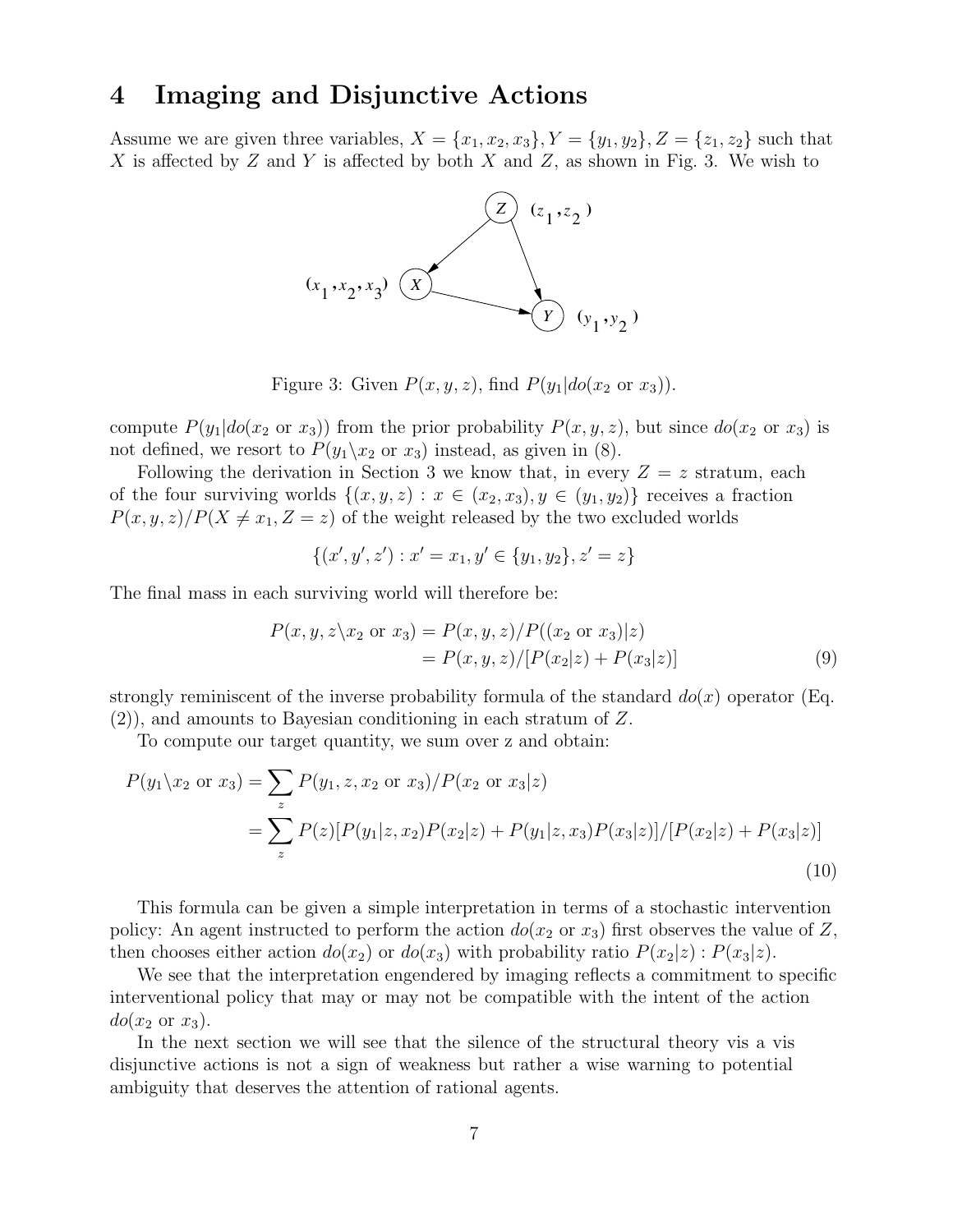# **5 Restaurants and Taxi Drivers in the service of Imaging**

Consider the sentence:

"The food was terrible, we should have asked the taxi driver to drop us at any of the other two restaurants in town."

Let the proposition  $X = x_i$ ,  $i = 1, 2, 3$  stand for "eating at the *ith* restaurant", and let  $Y = y_1$  stand for "fine food." Assume that the quality of the various restaurants is encoded by the conditional probability  $P(y|x)$ , with  $x \in (x_1, x_2, x_3), y \in (y_1, y_2)$ . We ask whether the imaging interpretation of  $P(y|do(x_2 \text{ or } x_3))$  (Eqs. (3), (7), or (10)) would provide an adequate evaluation of the sentence above.

The first question to ask is whether the information available is sufficient for calculating the probability of being dropped off at restaurant  $x_2$  (similarly,  $x_3$ ) were we to instruct the driver to avoid restaurant  $x_1$ . The structural theory says: no, and the imaging theory says: yes. The former argues that the answer we seek is highly sensitive to the process that determines  $X$ , the choice of restaurant, and that there is nothing in the information at hand that dictates how a taxi driver would behave once her space of options shrinks from three to two alternatives. The imaging theorist argues that it is highly unlikely (though possible) that a driver who prefers  $x_2$  to  $x_3$  when three options are available would change her preference under two options. Therefore, in the absence of information to the contrary, we should appeal to Eq. (3) and, since all worlds are equally similar (i.e., sharing the same past,  $Z = \{0\}$ ,  $(9)$  leads us to the Bayesian solution:

$$
P(x_2|do(x_2 \text{ or } x_3)) = P(x_2|x_2 \text{ or } x_3) = P(x_2)/[P(x_2) + P(x_3)] \tag{11}
$$

which preserves not only preferences but ratios as well.<sup>7</sup>

The structural theorist is not happy with this solution, and claims that, even if we assume "ratio preservation" under shrinking options, that does not guarantee proper evaluation of the hypothetical  $P(y|do(x_2 \text{ or } x_3))$  because, even if ratios are preserved by every individual taxi driver, they may not be preserved in probability. To back up this claim he presents a numerical example, showing that, two different assumptions about drivers' behavior, both consistent with the information available, produce drastically different values for  $P(x_2|do(x_2 \text{ or } x_3))$ .

Suppose there are two types of taxi drivers in town. Type 1, designated  $Z = z<sub>1</sub>$ , drop all customers at restaurant  $x_3$  i.e.,

$$
P(x|z_1) = \begin{cases} 1 & \text{if } x = x_3 \\ 0 & \text{otherwise} \end{cases}
$$
 (12)

<sup>7</sup>Note that both theories agree that, in principle, Bayesian conditionalization is inadequate for evaluating the probability sought in our story. The reason being that Bayesian conditionalization represents indicative conditionals (e.g., knowing that we were not dropped of at restaurant  $x_1$ , how likely is it that we will end up eating at  $x_2$ ) while our conditional is subjunctive (e.g., if we were to avoid  $x_1$ ) or interventional (e.g., if we forbade the driver from  $x_1$ ). The imaging analyst, however is willing to compromise, arguing that, if Bayesianized imaging works for definitive action, it should work for disjunctive action as well.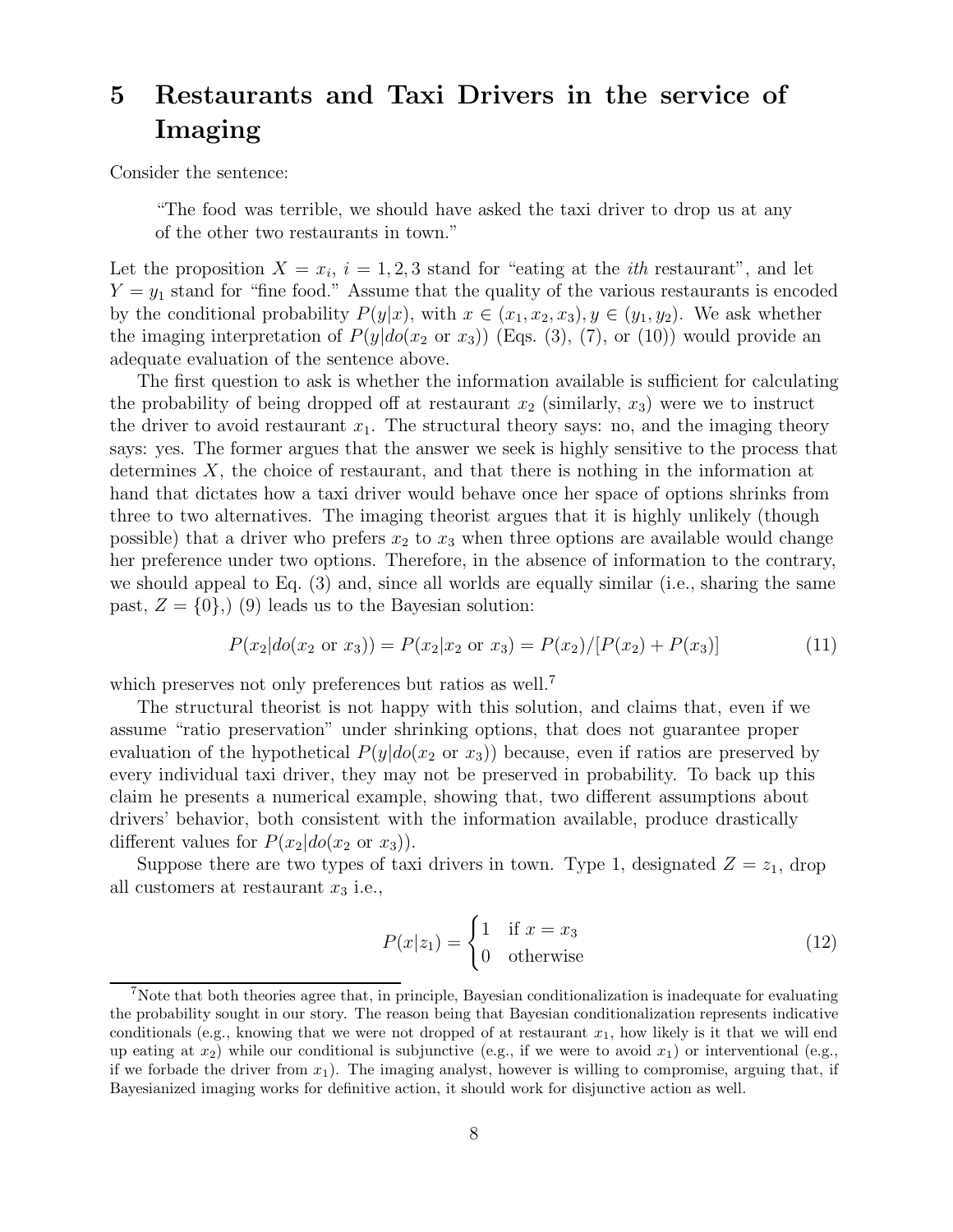Type 2 drivers, designated  $Z = z_2$ , are not on the payroll of restaurant  $x_3$ , and follow the following pattern:

$$
P(x|z_2) = \begin{cases} 8/9 & \text{if } x = x_1 \\ 1/9 & \text{if } x = x_2 \\ 0 & \text{otherwise} \end{cases}
$$
 (13)

10% of taxi drivers are of type 1 and 90% of type 2, thus  $P(z_1)=0.1=1 - P(z_2)$ , Accordingly, the prior probabilities for X calculate to:

$$
P(x) = \sum_{z} P(x|z)P(z)
$$
  
= 
$$
\begin{cases} 0.80 & \text{for } x = x_1 \\ 0.10 & \text{for } x = x_2 \\ 0.10 & \text{for } x = x_3 \end{cases}
$$
 (14)

and the Bayesian answer gives equal probabilities to restaurants  $x_2$  and  $x_3$ :

$$
P(x_2|x_2 \text{ or } x_3) = 0.50
$$
  
 
$$
P(x_3|x_2 \text{ or } x_3) = 0.50
$$
 (15)

On the other hand, if imaging is applied, Eq. (10) gives a 9 to 1 preference to restaurant x2:

$$
P(x_2|do(x_2 \text{ or } x_3) = \sum_{z} P(z)P(x_2|z)/P(x_2 \text{ or } x_3|z)
$$
  
= 
$$
\sum_{z} P(z)[P(x_2|z)/[P(x_2|z) + P(x_3|z)]
$$
 (16)  
= 0.90

while

$$
P(x_3|do(x_2 \text{ or } x_3) = 0.10
$$

This proves, claims the structural analyst, that contrary to Eq.  $(11)$ ,  $P(x)$  tells us nothing about which restaurant we are likely to end up in if we allow each driver to follow her own preferences and average over all drivers. What started with as equal prior probabilities (Eqs. 14–15) turns out to be a 9:1 preference, just by explicating the behavior of each driver. (Reversal of probability ratios is of course easy to demonstrate by assuming, for example  $P(z_1)=0.20$ . This drastic change will be reflected in the expected food quality  $P(y_1|do(x_2 \text{ or } x_3)$ . Even if we assume that Y is independent of Z conditional on X, the fact that  $P(x_2|do(x_2 \text{ or } x_3))$  depends so critically on the distribution of driver types, amounts to saying that the information available is insufficient for calculating the target quantity. Yet imaging commits to the Bayesian answer (11) if we are not given  $P(x|z)$ . Such sensitivity does not occur in the calculation of non-disjunctive interventions like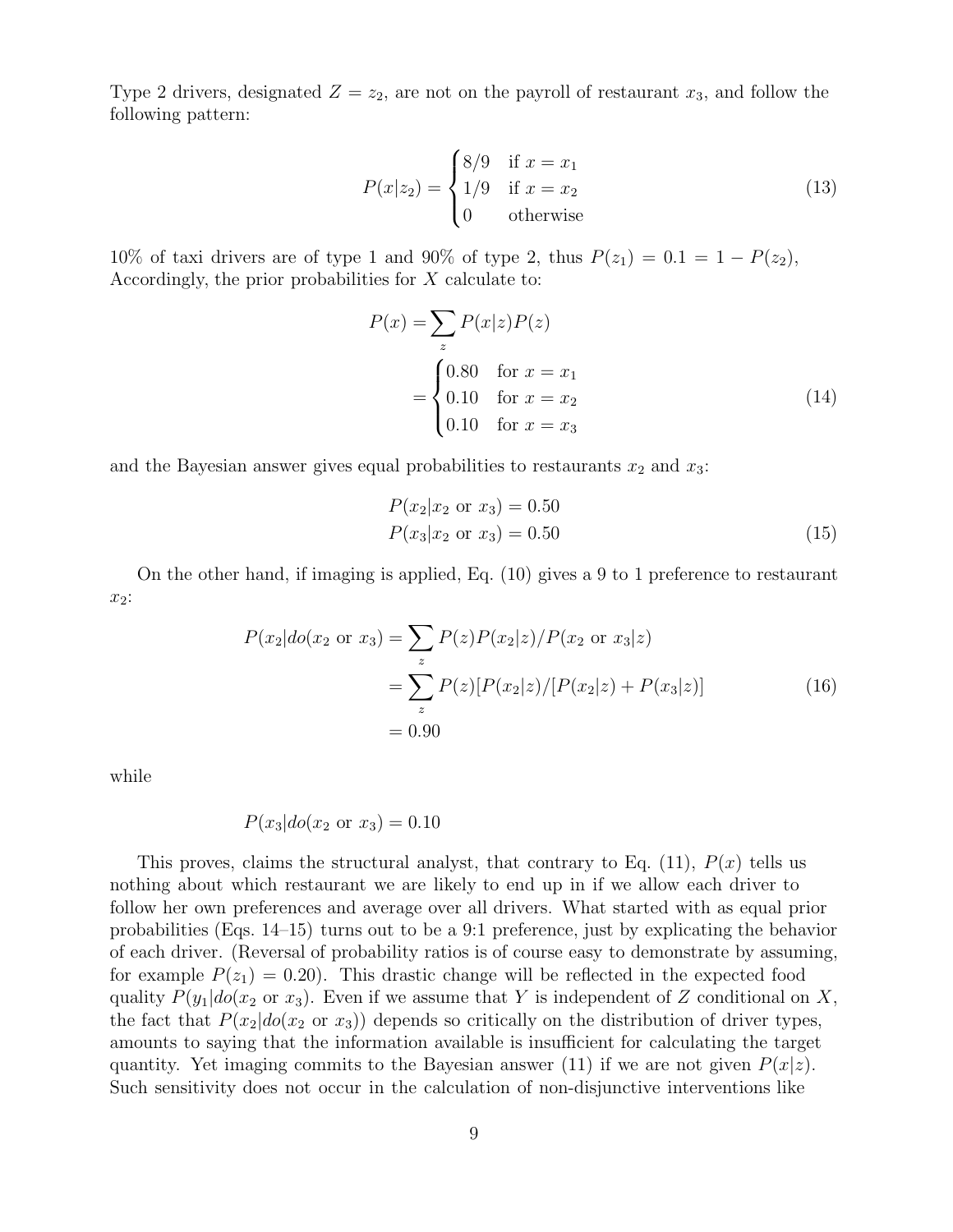$P(y_1|do(x_2))$ ; regardless of the story about taxi drivers and their preferences, as long as we average over types, we get the same answer

$$
P(y_1|do(x_2)) = P(y_1|x_2).
$$

The imaging analyst replies that, while he appreciates the warning that the structural theory gives to decision makers, imaging is an epistemic theory and, as such, it views sensitivity to mechanisms as a virtue, not a weakness. If an agent truly believes the story about the two types of taxi drivers, it is only rational that the agent also believes in the 9:1 probability ratio. If, on the other hand, the agent has no basis for supposing this story over other conspiratorial theories, the Bayesian answer is the best one can expect.

There is nothing new in sensitivity to processes, argues the imaging analyst, it is commonplace even in the structural context. We know, for example, that the probability of causation (i.e., the probability that Y would be different had X been different (Pearl, 2000)) is sensitive to the mechanism underlying the data. Yet the structural theory does not proclaim this probability "undefined." On the contrary, it considers it well-defined in fully specified models, and "unidentified" in a partially specified models, where some aspects of the underlying mechanisms are not known. In contrast, counterfactuals with disjunctive antecedents are deemed "undefined" even in fully specified structural models.

Here, the structural analyst replies that disjunctive counterfactuals are defined, albeit in the form of an interval, with

$$
P(y|do(x_2 \text{ or } x_3)) \in [P(y|do(x_2)), P(y|do(x_3))]
$$

and, if one insists on obtaining a definitive value for  $P(y|do(x_2 \text{ or } x_3))$ , a fully-specified model should take into account how each agent reacts to shrinking options – the Bayesian assumption that probability ratios should be preserved by default, at the population level, is utterly ad hoc.

The conversation would probably not end here, but the paper must.

### **6 Conclusions**

The structural account of actions and counterfactuals provides a decision theoretic justification for two provisions associated with imaging operations: (i) worlds with equal histories should be deemed equally similar, and (ii) ties are broken in a Bayesian fashion. Extending these provisions beyond the context of decision making led to plausible interpretation of non-manipulative counterfactuals using either the structural or the possible-worlds accounts. However, extensions to disjunctive actions were shown to require assumptions that one may not be prepared to make in any given situation. This paper explicates some of these assumptions and helps clarify the relationships between the structural and imaging accounts of counterfactuals.

### **Acknowledgments**

I am grateful to Horacio Arlo-Costa for bringing this topic to my attention and for his advice in writing this note. This research was partially supported by grants from NIH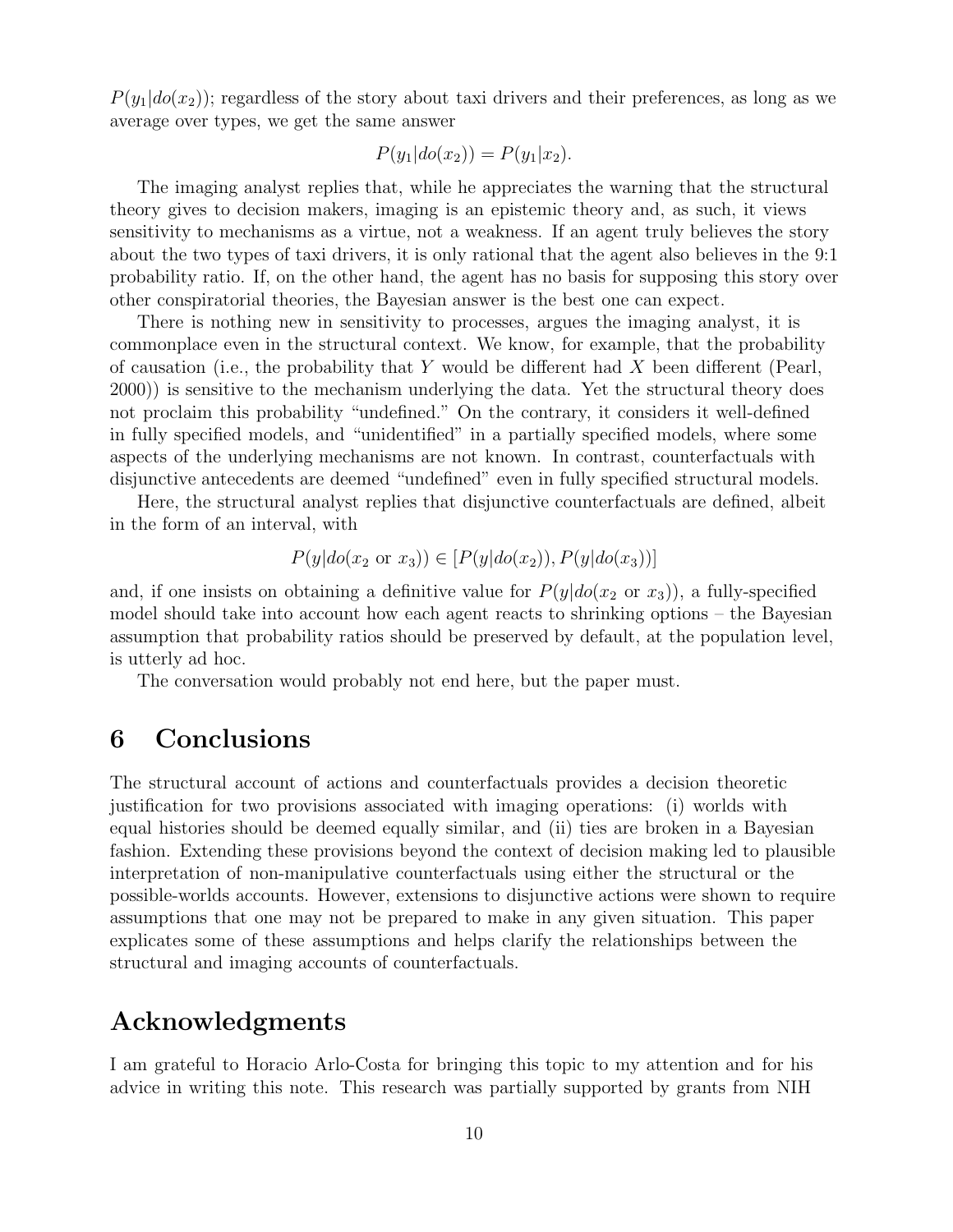$\#1R01$  LM009961-01, NSF  $\#1IS-0914211$ , and ONR  $\#N000-14-09-1-0665$ .

### **References**

Arlo-Costa, H. (2007). The logic of conditionals. In The Stanford Encyclopedia of Philos $ophy$  (E. N. Zalta, ed.). URL =  $\langle \text{http://plato.stanford.edu/entries/logic-conditionals/}\rangle$ .

CARTWRIGHT, N. (1983). How the Laws of Physics Lie. Clarendon Press, Oxford.

- Fine, K. (1975). Review of lewis' counterfactuals. Mind **84** 451–458.
- GARDENFORS, P. (1988). Causation and the dynamics of belief. In *Causation in Deci*sion, Belief Change and Statistics II (W. Harper and B. Skyrms, eds.). Kluwer Academic Publishers, 85–104.
- Haavelmo, T. (1943). The statistical implications of a system of simultaneous equations. Econometrica **11** 1–12. Reprinted in D.F. Hendry and M.S. Morgan (Eds.), The Foundations of Econometric Analysis, Cambridge University Press, 477–490, 1995.
- HARPER, W., STALNAKER, R. and PEARCE, G. (1981). Ifs. D. Reidel, Dordrecht.
- JEFFREY, R. (1965). The Logic of Decisions. McGraw-Hill, New York.
- JOYCE, J. (1999). The Foundatins of Causal Decision Theory. Cambridge University Press, Cambridge, MA.
- Joyce, J. (2009). Causal reasoning and backtracking. Philosophical Studies **147** 139–154, 2010 (print).
- Lewis, D. (1973). Counterfactuals and comparative possibility. In W.L. Harper, R. Stalnaker, and G. Pearce (Eds.). Ifs, D. Reidel, Dordrecht, pages 57–85, 1981.
- Pearl, J. (1995). Causal diagrams for empirical research. Biometrika **82** 669–710.
- PEARL, J. (2000). Causality: Models, Reasoning, and Inference. Cambridge University Press, New York. Second ed., 2009.
- PEARL, J. (2009). Causality: Models, Reasoning, and Inference. 2nd ed. Cambridge University Press, New York.
- Skyrms, B. (1980). Causal Necessity. Yale University Press, New Haven.
- SPIRTES, P., GLYMOUR, C. and SCHEINES, R. (2001). Causation, Prediction, and Search. 2nd ed. MIT Press, Cambridge, MA.
- Stalnaker, R. (1972). Letter to David Lewis. In W.L. Harper, R. Stalnaker, and G. Pearce (Eds.), Ifs, D. Reidel, Dordrecht, pages 151–152, 1981.
- STROTZ, R. and WOLD, H. (1960). Recursive versus nonrecursive systems: An attempt at synthesis. Econometrica **28** 417–427.